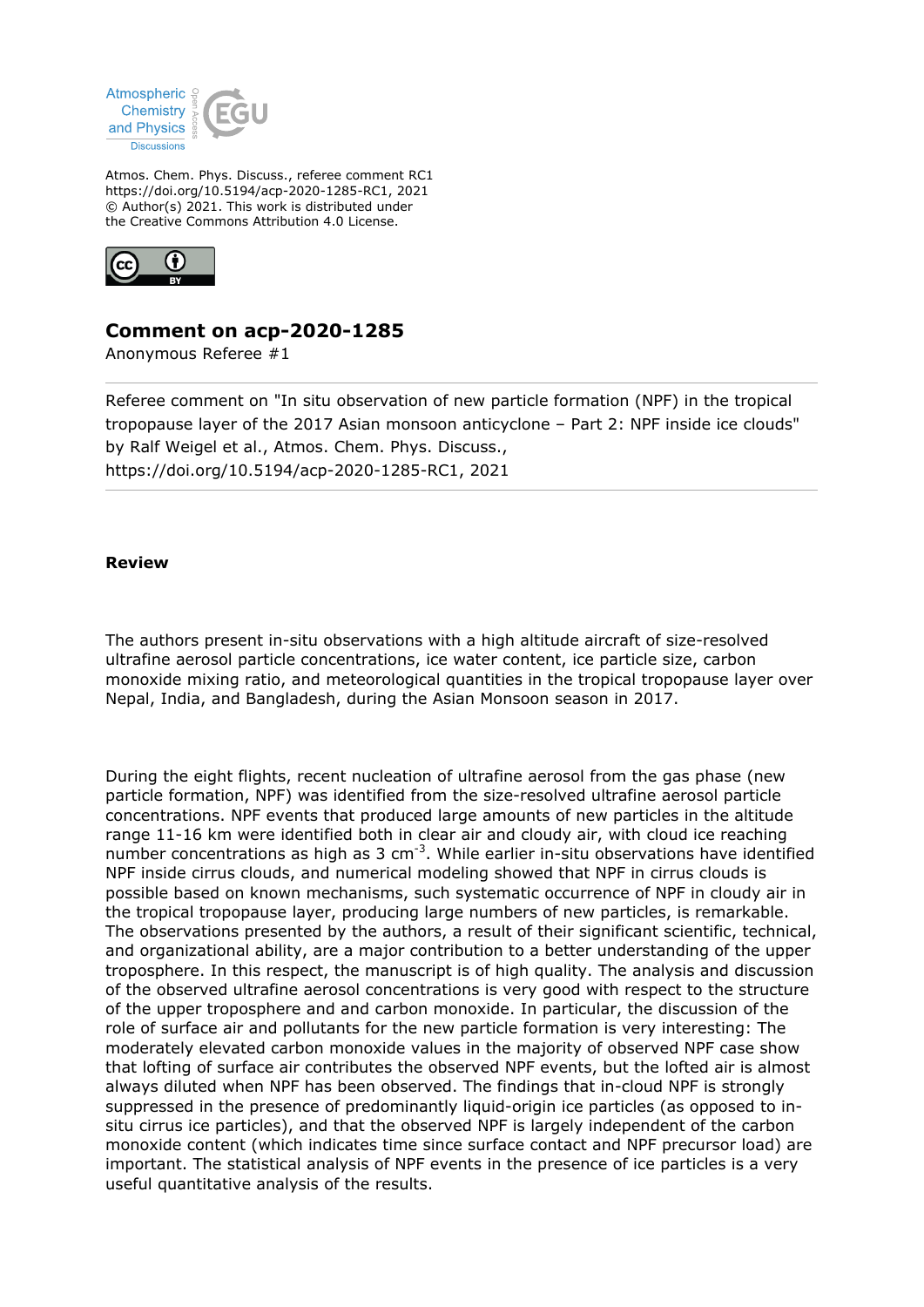Where the manuscript falls short is the valiant, but lengthy, complex, and mostly inconclusive attempt to produce quantitative relationships between ice cloud properties and ultrafine aerosol concentrations / NPF strength (Sec. 5). Relationship that are identified are weak and only applicable to subsets of the collected data, producing much hypothesizing and conditional statements that prevent strong conclusions. The main insight is that below the integrated radius (IR) threshold of  $\sim 1$  µm cm<sup>-3</sup>, the observed ultrafine aerosol concentrations are independent of IR, while above it, the maximum concentration of ultrafine aerosol falls linearly with increasing IR. This insight may hold in general, but it also could be limited to this data set. The reason why it is so difficult to construct quantitative relationships between the observed quantities is, in this reviewer's opinion, the complexity and nonlinearity of the processes (transport, precursors, scavenging, mixing, chemical conversion, time since NPF, etc.) that shape the observations, rather than any failure on the part of the authors.

This reviewer's recommendation is to focus on the very significant results and insights in this work, of which there are plenty, and drop the complex, hypothetical, conditional, and inconclusive elements of the analysis that weigh the manuscript down and compromise the overall quality of the work. The manuscript would also benefit from proofreading for English; some expressions are used in an unusual way ("constrained" is a better expression than "confined" in many places, etc.), and the language could be simplified for clarity and ease of reading. A major revision is recommended to provide sufficient time for any necessary changes.

## **Specifics**

Line 58: "From the CLOUD experiments, which were performed under a variety of controlled conditions, it can be deduced that the intensity of NPF (the formation rate of new particles per air volume and per time unit) depends on the concentration of the NPF precursors."

Hasn't this been known long before the CLOUD experiments - e.g., https://doi.org/10.1029/2003JD004460, and others?

Line 65: ... indeterminable, because ... (expand a little bit on this for the reader's sake)

Line 76: "however" may not be necessary here - could be dropped for simplicity.

Line 77: ". Under real conditions in the atmosphere, however, the concentration of precursor material is spatially and temporally highly variable."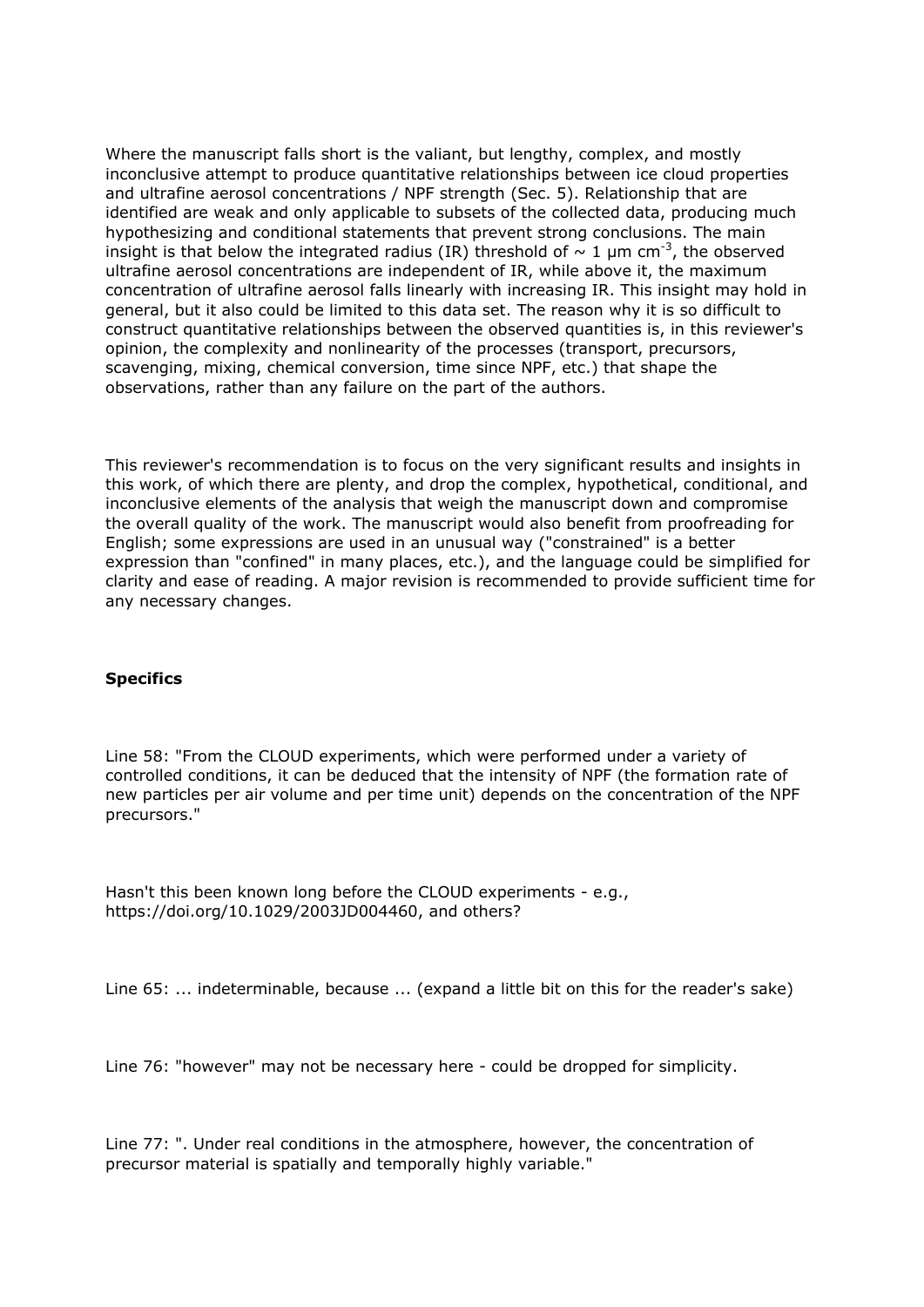Pleas provide one or two references.

Line 93: "Investigations concerning the occurrence of NPF within clouds, or in their immediate vicinity, are sparse ..."

This statement would appear incompatible with the work of Clarke and Kapustin (2006), who report decade of data on particle production, transport, evolution, and mixing in the troposphere, much, if not most of it, near clouds.

Line 95: "... possible reasons for this are discussed by Wehner et al. (2015)."

Please briefly give some of these reasons - this will be illuminating to the reader.

Line 229 "... principally based on the difference of both quantities (cf. Weigel et al.  $(2011)$ ). "

This could be removed.

Line 247: "coincidently"

replace with "coincide"

Line 280: "computations"

replace with "computational"

Line 375: "The encountered in-cloud NPF events at altitudes between approximately 11 km and 16.5 km ( $\sim$  355 ? 385 K) had a mean event duration of 14.5 seconds (ranging from one second to a maximum of about 300 seconds)."

"event duration" means "flight time spent in air with in-cloud NPF", is that correct? If yes, please make sure that this is clear, because the reader might otherwise assume that this